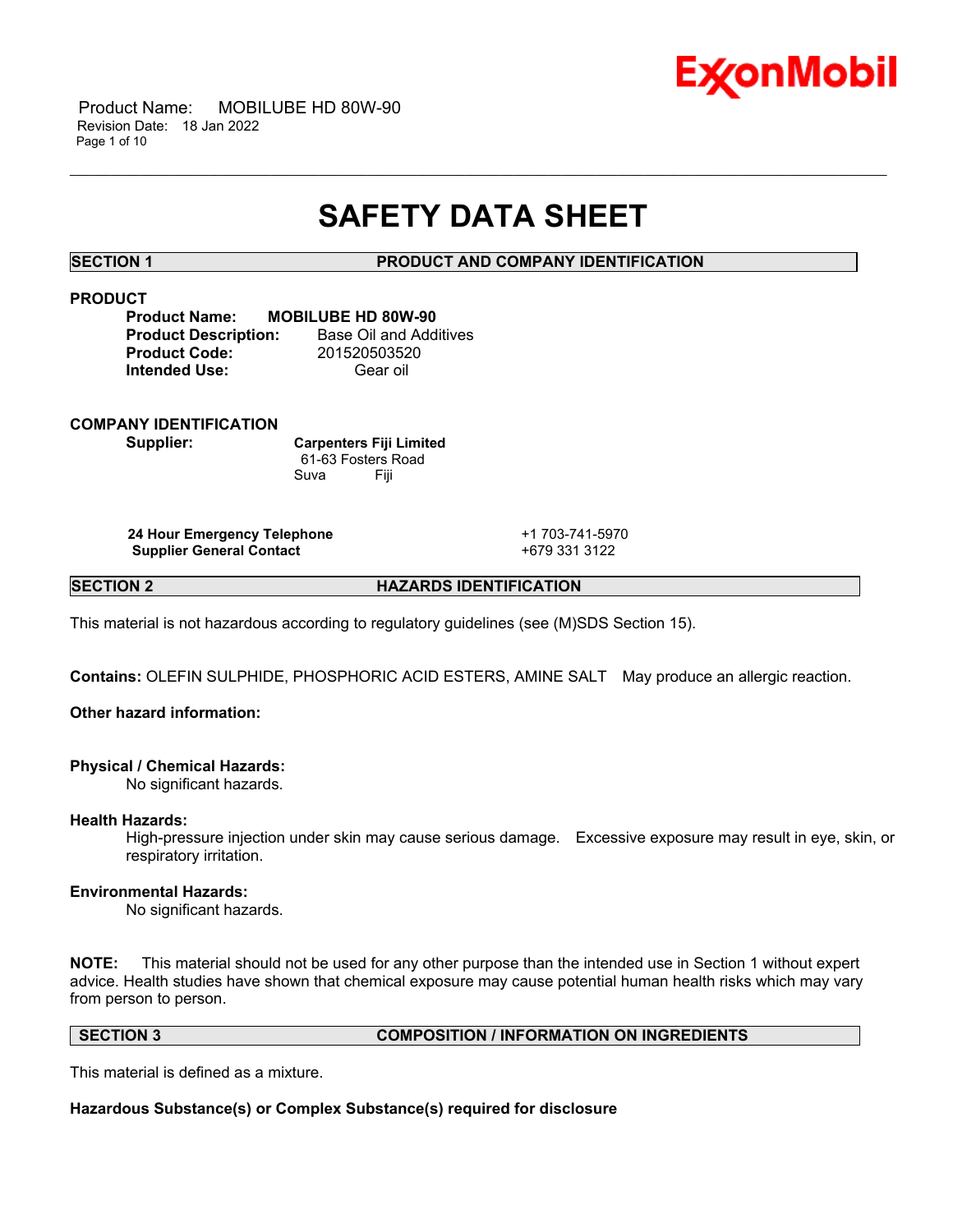

 Product Name: MOBILUBE HD 80W-90 Revision Date: 18 Jan 2022 Page 2 of 10

| <b>Name</b>                                                         | CAS#               | Concentration* | <b>GHS Hazard Codes</b>                                                          |
|---------------------------------------------------------------------|--------------------|----------------|----------------------------------------------------------------------------------|
| LONG-CHAIN ALKENYL AMINE                                            | 112-90-3           | $0.1 - 5.25\%$ | H302. H304. H335.<br>H314(1B), H373, H400(M)<br>factor 10), H410(M factor<br>10) |
| <b>IOLEFIN SULPHIDE</b>                                             | 68937-96-2         | $1 - 5\%$      | H <sub>227</sub> , H <sub>317</sub> , H <sub>316</sub> ,<br>H402, H412           |
| PHOSPHORIC ACID ESTERS, AMINE SALT                                  | <b>CONFIDENTIA</b> | $0.1 - 5.1\%$  | H227, H302, H317,<br>H318, H401, H411                                            |
| <b>ISEVERELY HYDROTREATED HEAVY PARAFFINIC</b><br><b>DISTILLATE</b> | 64742-54-7         | $10 - 520%$    | H <sub>304</sub>                                                                 |
| <b>ISOLVENT DEWAXED HEAVY PARAFFINIC DISTILLATE</b>                 | 64742-65-0         | $10 - 520%$    | H <sub>304</sub>                                                                 |

\_\_\_\_\_\_\_\_\_\_\_\_\_\_\_\_\_\_\_\_\_\_\_\_\_\_\_\_\_\_\_\_\_\_\_\_\_\_\_\_\_\_\_\_\_\_\_\_\_\_\_\_\_\_\_\_\_\_\_\_\_\_\_\_\_\_\_\_\_\_\_\_\_\_\_\_\_\_\_\_\_\_\_\_\_\_\_\_\_\_\_\_\_\_\_\_\_\_\_\_\_\_\_\_\_\_\_\_\_\_\_\_\_\_\_\_\_\_

\* All concentrations are percent by weight unless ingredient is a gas. Gas concentrations are in percent by volume. Other ingredients determined not to be hazardous up to 100%.

#### **SECTION 4 FIRST AID MEASURES**

#### **INHALATION**

Remove from further exposure. For those providing assistance, avoid exposure to yourself or others. Use adequate respiratory protection. If respiratory irritation, dizziness, nausea, or unconsciousness occurs, seek immediate medical assistance. If breathing has stopped, assist ventilation with a mechanical device or use mouth-to-mouth resuscitation.

#### **SKIN CONTACT**

Wash contact areas with soap and water. If product is injected into or under the skin, or into any part of the body, regardless of the appearance of the wound or its size, the individual should be evaluated immediately by a physician as a surgical emergency. Even though initial symptoms from high pressure injection may be minimal or absent, early surgical treatment within the first few hours may significantly reduce the ultimate extent of injury.

#### **EYE CONTACT**

Flush thoroughly with water. If irritation occurs, get medical assistance.

#### **INGESTION**

First aid is normally not required. Seek medical attention if discomfort occurs.

#### **NOTE TO PHYSICIAN**

None

#### **SECTION 5 FIRE FIGHTING MEASURES**

#### **EXTINGUISHING MEDIA**

**Appropriate Extinguishing Media:** Use water fog, foam, dry chemical or carbon dioxide (CO2) to extinguish flames.

**Inappropriate Extinguishing Media:** Straight streams of water

#### **FIRE FIGHTING**

**Fire Fighting Instructions:** Evacuate area. Prevent run-off from fire control or dilution from entering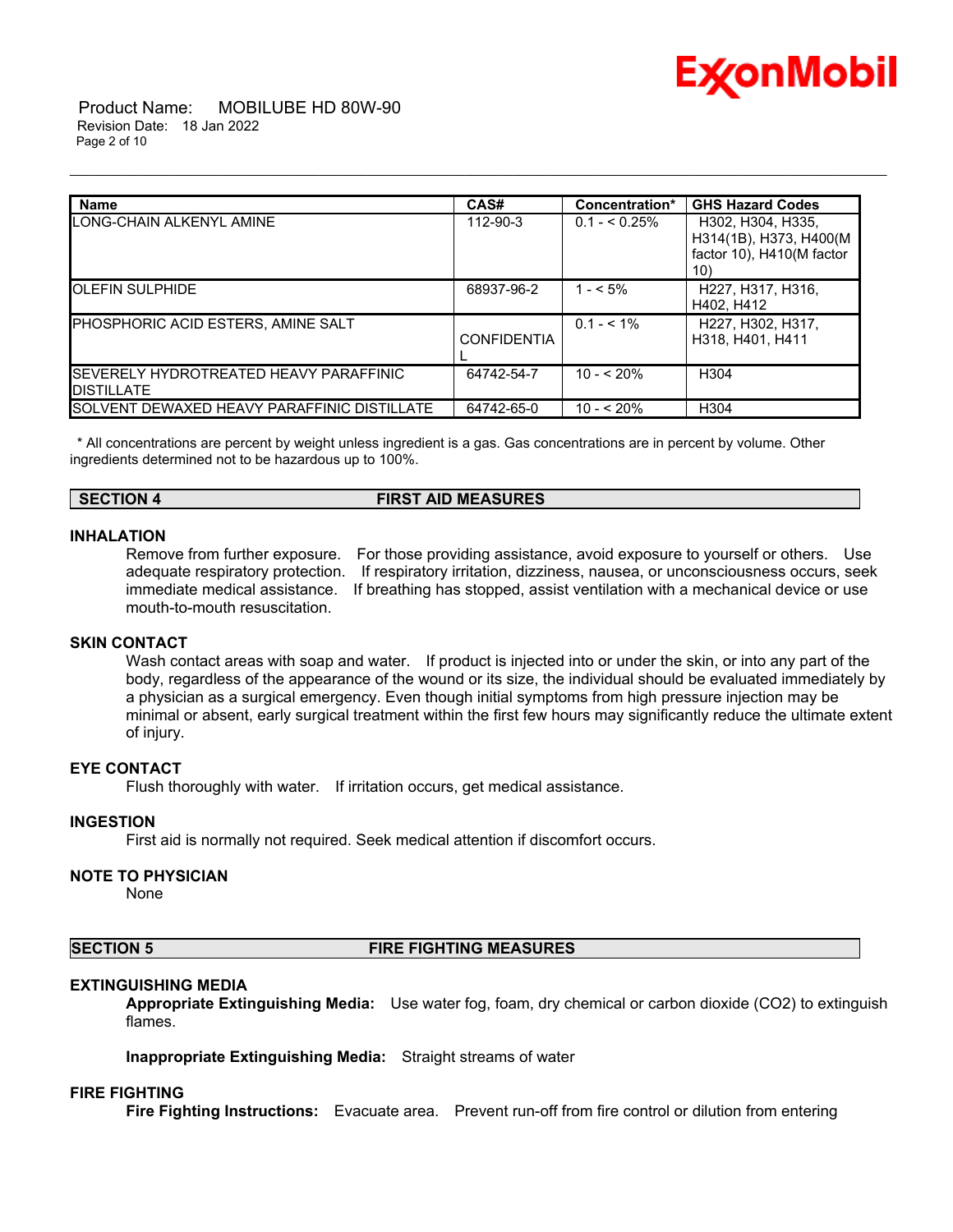

 Product Name: MOBILUBE HD 80W-90 Revision Date: 18 Jan 2022 Page 3 of 10

> streams, sewers or drinking water supply. Fire-fighters should use standard protective equipment and in enclosed spaces, self-contained breathing apparatus (SCBA). Use water spray to cool fire exposed surfaces and to protect personnel.

\_\_\_\_\_\_\_\_\_\_\_\_\_\_\_\_\_\_\_\_\_\_\_\_\_\_\_\_\_\_\_\_\_\_\_\_\_\_\_\_\_\_\_\_\_\_\_\_\_\_\_\_\_\_\_\_\_\_\_\_\_\_\_\_\_\_\_\_\_\_\_\_\_\_\_\_\_\_\_\_\_\_\_\_\_\_\_\_\_\_\_\_\_\_\_\_\_\_\_\_\_\_\_\_\_\_\_\_\_\_\_\_\_\_\_\_\_\_

**Hazardous Combustion Products:** Aldehydes, Incomplete combustion products, Oxides of carbon, Smoke, Fume, Sulphur oxides

#### **FLAMMABILITY PROPERTIES**

**Flash Point [Method]:** >165°C (329°F) [ASTM D-92] **Flammable Limits (Approximate volume % in air):** LEL: 0.9 UEL: 7.0 **Autoignition Temperature:** N/D

#### **SECTION 6 ACCIDENTAL RELEASE MEASURES**

#### **NOTIFICATION PROCEDURES**

In the event of a spill or accidental release, notify relevant authorities in accordance with all applicable regulations.

#### **PROTECTIVE MEASURES**

Avoid contact with spilled material. See Section 5 for fire fighting information. See the Hazard Identification Section for Significant Hazards. See Section 4 for First Aid Advice. See Section 8 for advice on the minimum requirements for personal protective equipment. Additional protective measures may be necessary, depending on the specific circumstances and/or the expert judgment of the emergency responders.

For emergency responders: Respiratory protection: respiratory protection will be necessary only in special cases, e.g., formation of mists. Half-face or full-face respirator with filter(s) for dust/organic vapor or Self Contained Breathing Apparatus (SCBA) can be used depending on the size of spill and potential level of exposure. If the exposure cannot be completely characterized or an oxygen deficient atmosphere is possible or anticipated, SCBA is recommended. Work gloves that are resistant to hydrocarbons are recommended. Gloves made of polyvinyl acetate (PVA) are not water-resistant and are not suitable for emergency use. Chemical goggles are recommended if splashes or contact with eyes is possible. Small spills: normal antistatic work clothes are usually adequate. Large spills: full body suit of chemical resistant, antistatic material is recommended.

#### **SPILL MANAGEMENT**

**Land Spill:** Stop leak if you can do so without risk. Recover by pumping or with suitable absorbent.

**Water Spill:** Stop leak if you can do so without risk. Confine the spill immediately with booms. Warn other shipping. Remove from the surface by skimming or with suitable absorbents. Seek the advice of a specialist before using dispersants.

Water spill and land spill recommendations are based on the most likely spill scenario for this material; however, geographic conditions, wind, temperature, (and in the case of a water spill) wave and current direction and speed may greatly influence the appropriate action to be taken. For this reason, local experts should be consulted. Note: Local regulations may prescribe or limit action to be taken.

#### **ENVIRONMENTAL PRECAUTIONS**

Large Spills: Dyke far ahead of liquid spill for later recovery and disposal. Prevent entry into waterways, sewers, basements or confined areas.

#### **SECTION 7 HANDLING AND STORAGE**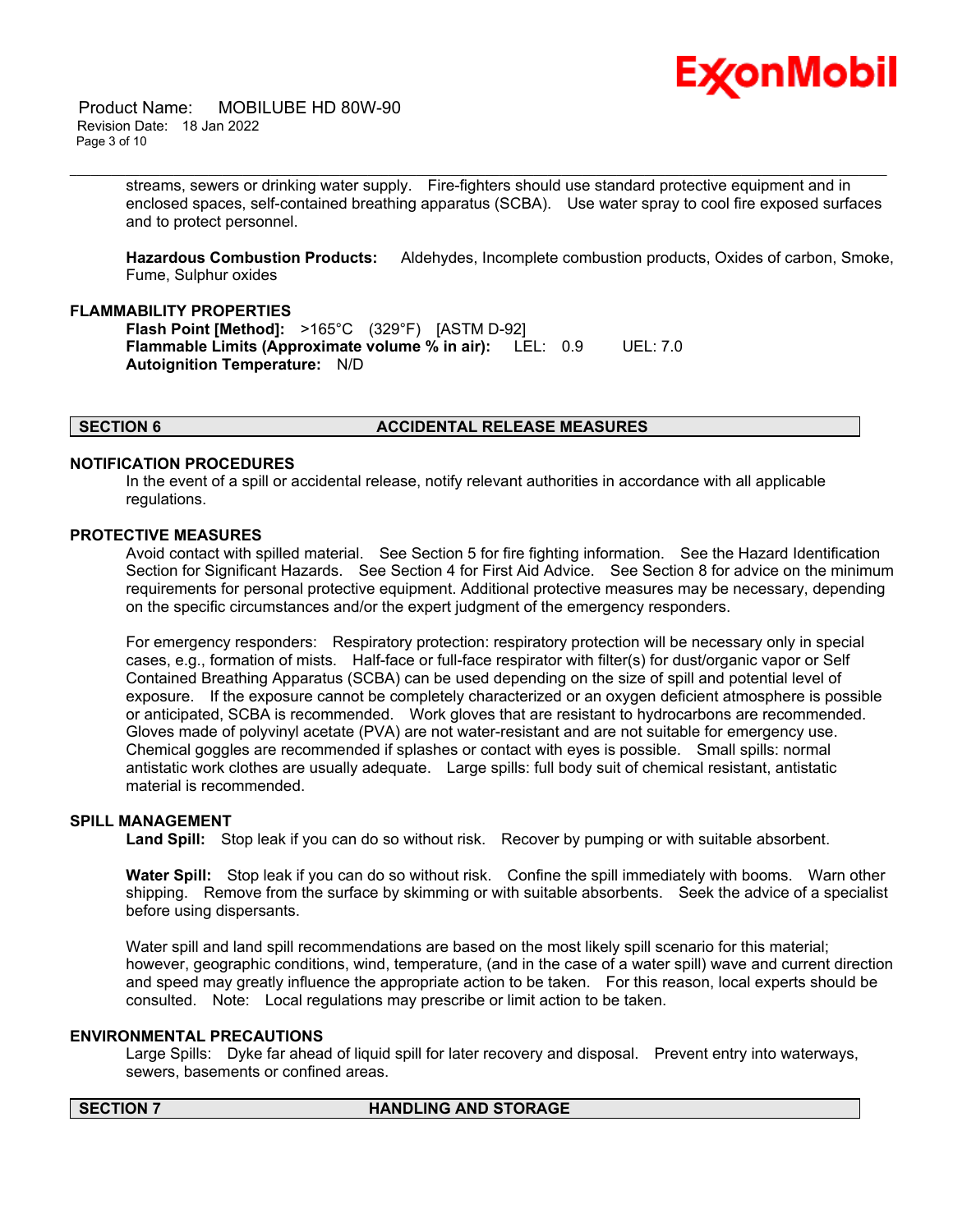

 Product Name: MOBILUBE HD 80W-90 Revision Date: 18 Jan 2022 Page 4 of 10

#### **HANDLING**

Prevent small spills and leakage to avoid slip hazard. Material can accumulate static charges which may cause an electrical spark (ignition source). When the material is handled in bulk, an electrical spark could ignite any flammable vapors from liquids or residues that may be present (e.g., during switch-loading operations). Use proper bonding and/or earthing procedures. However, bonding and earthing may not eliminate the hazard from static accumulation. Consult local applicable standards for guidance. Additional references include American Petroleum Institute 2003 (Protection Against Ignitions Arising out of Static, Lightning and Stray Currents) or National Fire Protection Agency 77 (Recommended Practice on Static Electricity) or CENELEC CLC/TR 50404 (Electrostatics - Code of practice for the avoidance of hazards due to static electricity).

\_\_\_\_\_\_\_\_\_\_\_\_\_\_\_\_\_\_\_\_\_\_\_\_\_\_\_\_\_\_\_\_\_\_\_\_\_\_\_\_\_\_\_\_\_\_\_\_\_\_\_\_\_\_\_\_\_\_\_\_\_\_\_\_\_\_\_\_\_\_\_\_\_\_\_\_\_\_\_\_\_\_\_\_\_\_\_\_\_\_\_\_\_\_\_\_\_\_\_\_\_\_\_\_\_\_\_\_\_\_\_\_\_\_\_\_\_\_

**Static Accumulator:** This material is a static accumulator.

#### **STORAGE**

The type of container used to store the material may affect static accumulation and dissipation. Do not store in open or unlabelled containers. Keep away from incompatible materials.

Material is defined under the National Standard [NOHSC:1015] Storage and Handling of Workplace Dangerous Goods. **SECTION 8 EXPOSURE CONTROLS / PERSONAL PROTECTION**

#### **EXPOSURE LIMIT VALUES**

#### **Exposure limits/standards (Note: Exposure limits are not additive)**

| <b>Substance Name</b>              | <b>Form</b> | Limit/Standard |                    | <b>Note</b> | <b>Source</b> |               |
|------------------------------------|-------------|----------------|--------------------|-------------|---------------|---------------|
| SEVERELY HYDROTREATED              |             | TWA            | $5 \text{ mg/m}$   |             |               | Australia WES |
| <b>HEAVY PARAFFINIC DISTILLATE</b> |             |                |                    |             |               |               |
| <b>SEVERELY HYDROTREATED</b>       | Inhalable   | TWA            | $5 \text{ mg/m}$ 3 |             |               | <b>ACGIH</b>  |
| <b>HEAVY PARAFFINIC DISTILLATE</b> | fraction.   |                |                    |             |               |               |
| <b>SOLVENT DEWAXED HEAVY</b>       |             | <b>TWA</b>     | $5 \text{ mg/m}$   |             |               | Australia WES |
| <b>PARAFFINIC DISTILLATE</b>       |             |                |                    |             |               |               |
| <b>SOLVENT DEWAXED HEAVY</b>       | Inhalable   | TWA            | $5 \text{ mg/m}$   |             |               | <b>ACGIH</b>  |
| I PARAFFINIC DISTILLATE            | fraction.   |                |                    |             |               |               |

#### **Exposure limits/standards for materials that can be formed when handling this product:**

NOTE: Limits/standards shown for guidance only. Follow applicable regulations.

#### **Biological limits**

No biological limits allocated.

#### **ENGINEERING CONTROLS**

The level of protection and types of controls necessary will vary depending upon potential exposure conditions. Control measures to consider:

No special requirements under ordinary conditions of use and with adequate ventilation.

#### **PERSONAL PROTECTION**

Personal protective equipment selections vary based on potential exposure conditions such as applications,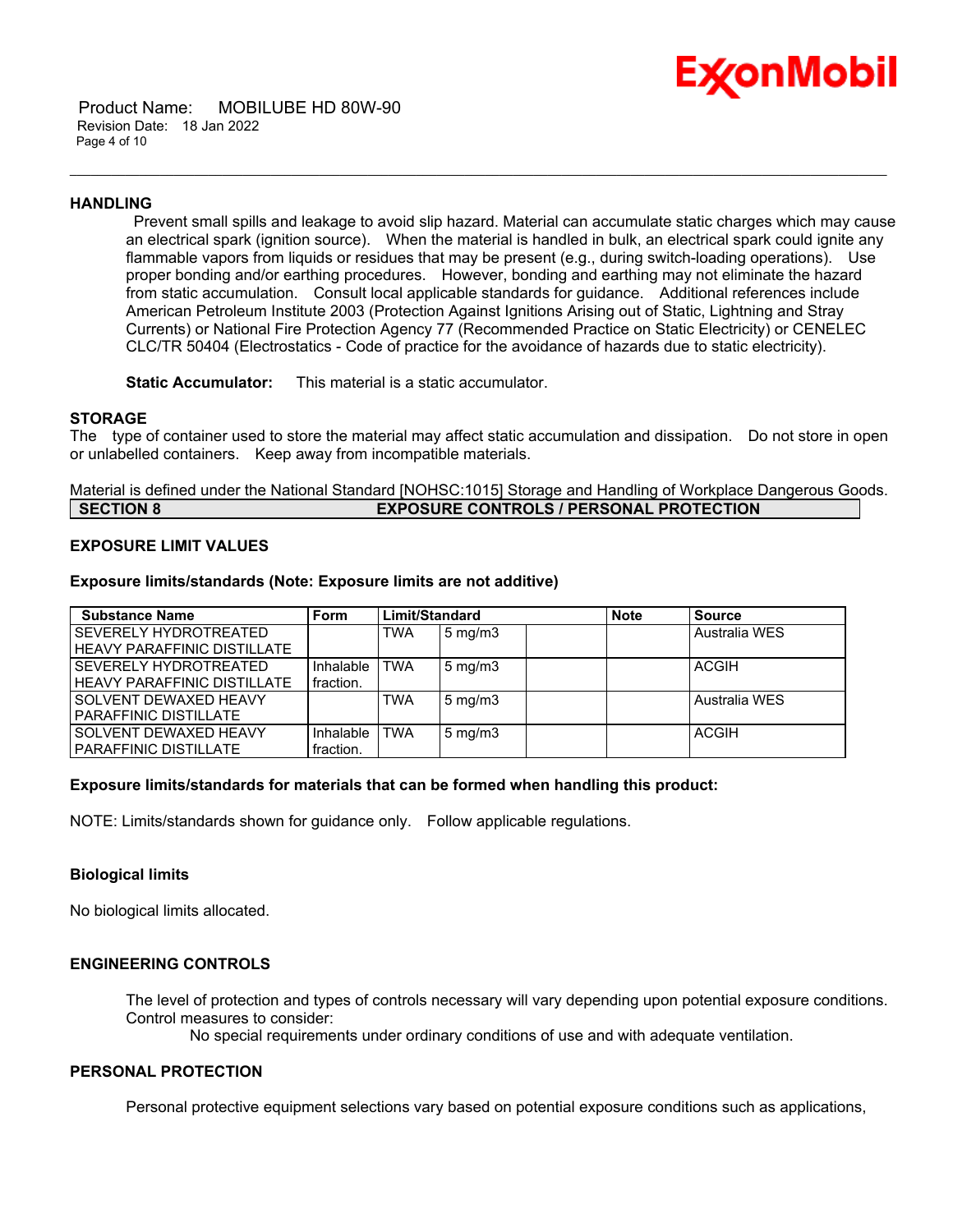# Ex⁄onMobil

 Product Name: MOBILUBE HD 80W-90 Revision Date: 18 Jan 2022 Page 5 of 10

> handling practices, concentration and ventilation. Information on the selection of protective equipment for use with this material, as provided below, is based upon intended, normal usage.

\_\_\_\_\_\_\_\_\_\_\_\_\_\_\_\_\_\_\_\_\_\_\_\_\_\_\_\_\_\_\_\_\_\_\_\_\_\_\_\_\_\_\_\_\_\_\_\_\_\_\_\_\_\_\_\_\_\_\_\_\_\_\_\_\_\_\_\_\_\_\_\_\_\_\_\_\_\_\_\_\_\_\_\_\_\_\_\_\_\_\_\_\_\_\_\_\_\_\_\_\_\_\_\_\_\_\_\_\_\_\_\_\_\_\_\_\_\_

**Respiratory Protection:** If engineering controls do not maintain airborne contaminant concentrations at a level which is adequate to protect worker health, an approved respirator may be appropriate. Respirator selection, use, and maintenance must be in accordance with regulatory requirements, if applicable. Types of respirators to be considered for this material include:

**Particulate** 

No special requirements under ordinary conditions of use and with adequate ventilation.

For high airborne concentrations, use an approved supplied-air respirator, operated in positive pressure mode. Supplied air respirators with an escape bottle may be appropriate when oxygen levels are inadequate, gas/vapour warning properties are poor, or if air purifying filter capacity/rating may be exceeded.

**Hand Protection:** Any specific glove information provided is based on published literature and glove manufacturer data. Glove suitability and breakthrough time will differ depending on the specific use conditions. Contact the glove manufacturer for specific advice on glove selection and breakthrough times for your use conditions. Inspect and replace worn or damaged gloves. The types of gloves to be considered for this material include:

Nitrile,Viton

No protection is ordinarily required under normal conditions of use.

**Eye Protection:** If contact is likely, safety glasses with side shields are recommended.

**Skin and Body Protection:** Any specific clothing information provided is based on published literature or manufacturer data. The types of clothing to be considered for this material include:

No skin protection is ordinarily required under normal conditions of use. In accordance with good industrial hygiene practices, precautions should be taken to avoid skin contact.

**Specific Hygiene Measures:** Always observe good personal hygiene measures, such as washing after handling the material and before eating, drinking, and/or smoking. Routinely wash work clothing and protective equipment to remove contaminants. Discard contaminated clothing and footwear that cannot be cleaned. Practice good housekeeping.

#### **ENVIRONMENTAL CONTROLS**

Comply with applicable environmental regulations limiting discharge to air, water and soil. Protect the environment by applying appropriate control measures to prevent or limit emissions.

## **SECTION 9 PHYSICAL AND CHEMICAL PROPERTIES**

**Note: Physical and chemical properties are provided for safety, health and environmental considerations only and may not fully represent product specifications. Contact the Supplier for additional information.**

#### **GENERAL INFORMATION**

**Physical State:** Liquid **Colour:** Amber **Odour:** Characteristic **Odour Threshold:** N/D

#### **IMPORTANT HEALTH, SAFETY, AND ENVIRONMENTAL INFORMATION**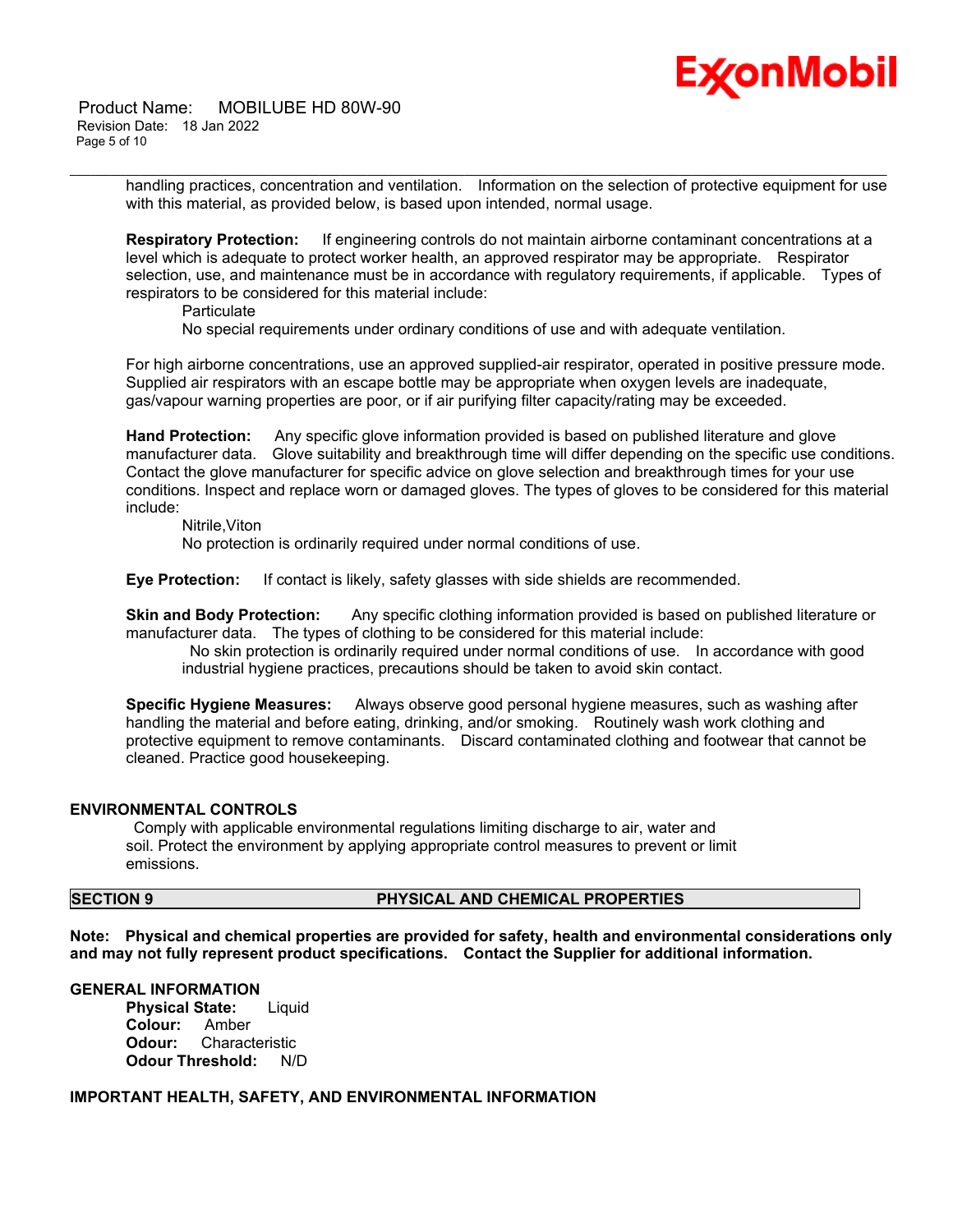

 Product Name: MOBILUBE HD 80W-90 Revision Date: 18 Jan 2022 Page 6 of 10

> **Relative Density (at 15 °C):** 0.888 [ASTM D4052] **Flammability (Solid, Gas):** N/A **Flash Point [Method]:** >165°C (329°F) [ASTM D-92] **Flammable Limits (Approximate volume % in air):** LEL: 0.9 UEL: 7.0 **Autoignition Temperature:** N/D **Boiling Point / Range:** > 316°C (600°F) [Estimated] **Decomposition Temperature:** N/D **Vapour Density (Air = 1):** > 2 at 101 kPa **Vapour Pressure:** < 0.013 kPa (0.1 mm Hg) at 20 °C **Evaporation Rate (n-butyl acetate = 1):** N/D **pH:** N/A **Log Pow (n-Octanol/Water Partition Coefficient):** > 3.5 **Solubility in Water:** Negligible **Viscosity:** 146 cSt (146 mm2/sec) at 40ºC | 14.5 cSt (14.5 mm2/sec) at 100°C [ASTM D 445] **Oxidizing Properties:** See Hazards Identification Section.

\_\_\_\_\_\_\_\_\_\_\_\_\_\_\_\_\_\_\_\_\_\_\_\_\_\_\_\_\_\_\_\_\_\_\_\_\_\_\_\_\_\_\_\_\_\_\_\_\_\_\_\_\_\_\_\_\_\_\_\_\_\_\_\_\_\_\_\_\_\_\_\_\_\_\_\_\_\_\_\_\_\_\_\_\_\_\_\_\_\_\_\_\_\_\_\_\_\_\_\_\_\_\_\_\_\_\_\_\_\_\_\_\_\_\_\_\_\_

#### **OTHER INFORMATION**

**Freezing Point:** N/D **Melting Point:** N/A **Pour Point:** -24°C (-11°F) [ASTM D97] **DMSO Extract (mineral oil only), IP-346:** < 3 %wt

#### **SECTION 10 STABILITY AND REACTIVITY**

**STABILITY:** Material is stable under normal conditions.

**CONDITIONS TO AVOID:** Excessive heat. High energy sources of ignition.

**INCOMPATIBLE MATERIALS:** Strong oxidisers

**HAZARDOUS DECOMPOSITION PRODUCTS:** Material does not decompose at ambient temperatures.

**POSSIBILITY OF HAZARDOUS REACTIONS:** Hazardous polymerization will not occur.

#### **SECTION 11 TOXICOLOGICAL INFORMATION**

#### **INFORMATION ON TOXICOLOGICAL EFFECTS**

| <b>Hazard Class</b>                                           | <b>Conclusion / Remarks</b>                                                                      |
|---------------------------------------------------------------|--------------------------------------------------------------------------------------------------|
| <b>Inhalation</b>                                             |                                                                                                  |
| Acute Toxicity: No end point data for<br>material.            | Minimally Toxic. Based on assessment of the components.                                          |
| Irritation: No end point data for material.                   | Negligible hazard at ambient/normal handling temperatures.                                       |
| Ingestion                                                     |                                                                                                  |
| Acute Toxicity: No end point data for<br>material.            | Minimally Toxic. Based on assessment of the components.                                          |
| <b>Skin</b>                                                   |                                                                                                  |
| Acute Toxicity: No end point data for<br>material.            | Minimally Toxic. Based on assessment of the components.                                          |
| Skin Corrosion/Irritation: No end point data<br>for material. | Negligible irritation to skin at ambient temperatures. Based on<br>assessment of the components. |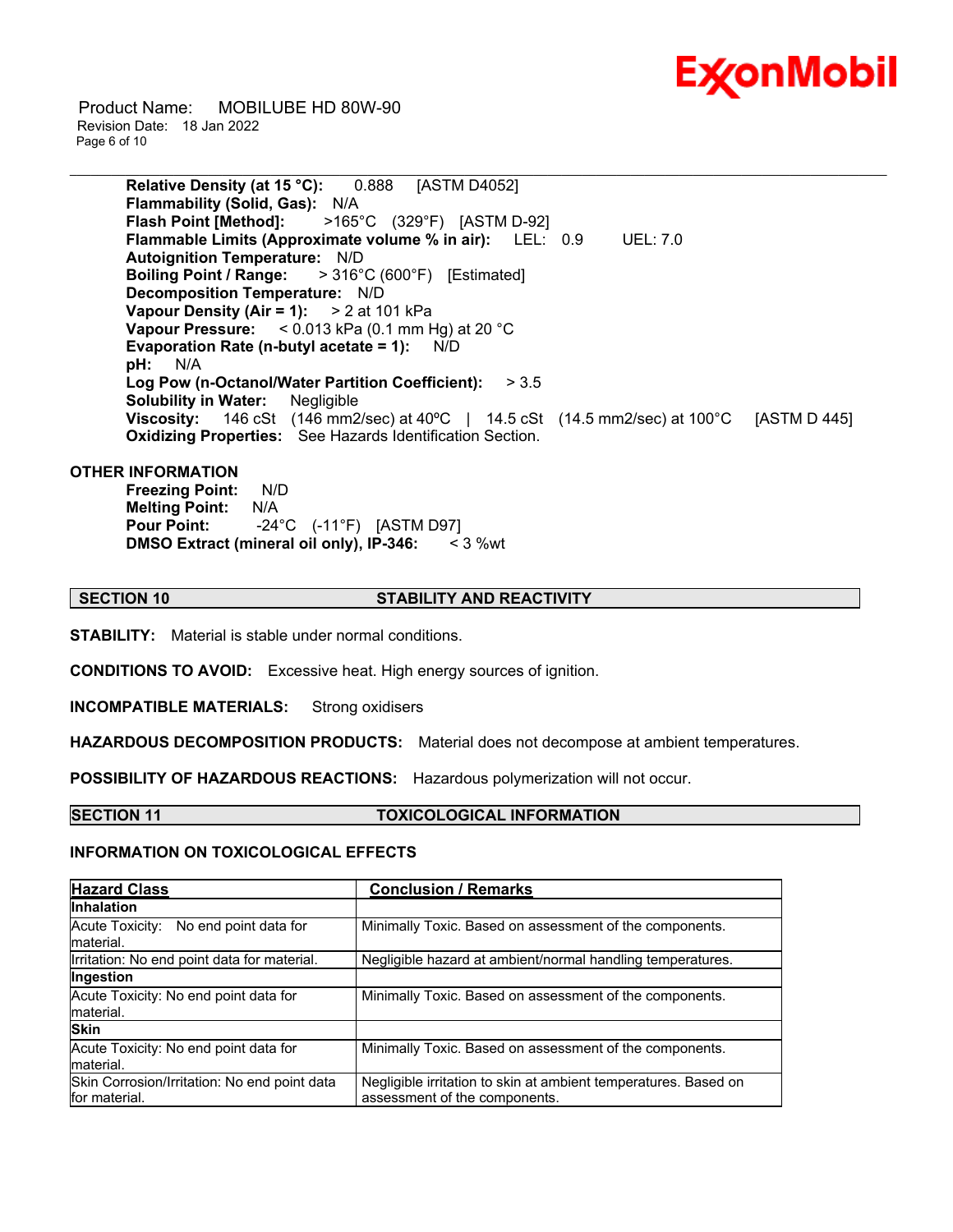

 Product Name: MOBILUBE HD 80W-90 Revision Date: 18 Jan 2022 Page 7 of 10

| Eye                                               |                                                                  |
|---------------------------------------------------|------------------------------------------------------------------|
| Serious Eye Damage/Irritation: No end point       | May cause mild, short-lasting discomfort to eyes. Based on       |
| data for material.                                | assessment of the components.                                    |
| <b>Sensitisation</b>                              |                                                                  |
| Respiratory Sensitization: No end point data      | Not expected to be a respiratory sensitizer.                     |
| lfor material.                                    |                                                                  |
| Skin Sensitization: No end point data for         | Not expected to be a skin sensitizer. Based on assessment of the |
| material.                                         | components.                                                      |
| <b>Aspiration:</b> Data available.                | Not expected to be an aspiration hazard.<br>Based on physico-    |
|                                                   | chemical properties of the material.                             |
| Germ Cell Mutagenicity: No end point data         | Not expected to be a germ cell mutagen. Based on assessment of   |
| lfor material.                                    | the components.                                                  |
| <b>Carcinogenicity:</b> No end point data for     | Not expected to cause cancer. Based on assessment of the         |
| material.                                         | components.                                                      |
| <b>Reproductive Toxicity:</b> No end point data   | Not expected to be a reproductive toxicant. Based on assessment  |
| lfor material.                                    | of the components.                                               |
| <b>Lactation:</b> No end point data for material. | Not expected to cause harm to breast-fed children.               |
| <b>Specific Target Organ Toxicity (STOT)</b>      |                                                                  |
| Single Exposure: No end point data for            | Not expected to cause organ damage from a single exposure.       |
| lmaterial.                                        |                                                                  |
| Repeated Exposure: No end point data for          | Not expected to cause organ damage from prolonged or repeated    |
| lmaterial.                                        | exposure. Based on assessment of the components.                 |

\_\_\_\_\_\_\_\_\_\_\_\_\_\_\_\_\_\_\_\_\_\_\_\_\_\_\_\_\_\_\_\_\_\_\_\_\_\_\_\_\_\_\_\_\_\_\_\_\_\_\_\_\_\_\_\_\_\_\_\_\_\_\_\_\_\_\_\_\_\_\_\_\_\_\_\_\_\_\_\_\_\_\_\_\_\_\_\_\_\_\_\_\_\_\_\_\_\_\_\_\_\_\_\_\_\_\_\_\_\_\_\_\_\_\_\_\_\_

#### **OTHER INFORMATION For the product itself:**

Repeated and/or prolonged exposure may cause irritation to the skin, eyes, or respiratory tract. Component concentrations in this formulation would not be expected to cause skin sensitization, based on tests of the components, this formulation, or similar formulations.

#### **Contains:**

Base oil severely refined: Not carcinogenic in animal studies. Representative material passes IP-346, Modified Ames test, and/or other screening tests. Dermal and inhalation studies showed minimal effects; lung non-specific infiltration of immune cells, oil deposition and minimal granuloma formation. Not sensitising in test animals.

## **IARC Classification:**

**The following ingredients are cited on the lists below:** None.

|            | --REGULATORY LISTS SEARCHED-- |               |
|------------|-------------------------------|---------------|
| 1 = IARC 1 | $2 = IARC 2A$                 | $3 = IARC 2B$ |

### **SECTION 12 ECOLOGICAL INFORMATION**

The information given is based on data for the material, components of the material, or for similar materials, through the application of bridging principals.

#### **ECOTOXICITY**

Material -- Not expected to be harmful to aquatic organisms.

## **MOBILITY**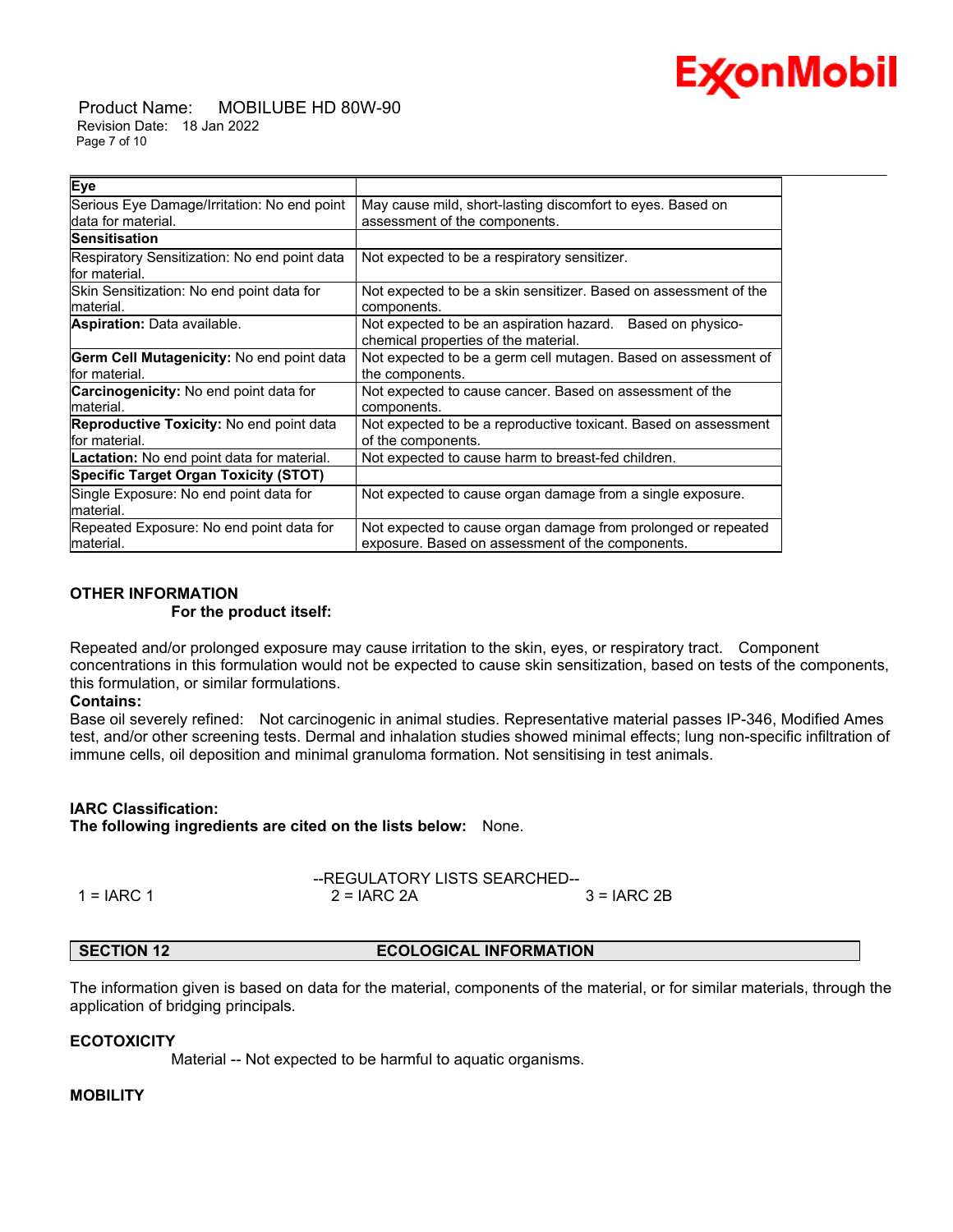

 Product Name: MOBILUBE HD 80W-90 Revision Date: 18 Jan 2022 Page 8 of 10

\_\_\_\_\_\_\_\_\_\_\_\_\_\_\_\_\_\_\_\_\_\_\_\_\_\_\_\_\_\_\_\_\_\_\_\_\_\_\_\_\_\_\_\_\_\_\_\_\_\_\_\_\_\_\_\_\_\_\_\_\_\_\_\_\_\_\_\_\_\_\_\_\_\_\_\_\_\_\_\_\_\_\_\_\_\_\_\_\_\_\_\_\_\_\_\_\_\_\_\_\_\_\_\_\_\_\_\_\_\_\_\_\_\_\_\_\_\_ Base oil component -- Low solubility and floats and is expected to migrate from water to the land. Expected to partition to sediment and wastewater solids.

## **PERSISTENCE AND DEGRADABILITY**

#### **Biodegradation:**

Base oil component -- Expected to be inherently biodegradable

## **BIOACCUMULATION POTENTIAL**

 Base oil component -- Has the potential to bioaccumulate, however metabolism or physical properties may reduce the bioconcentration or limit bioavailability.

#### **SECTION 13 DISPOSAL CONSIDERATIONS**

Disposal recommendations based on material as supplied. Disposal must be in accordance with current applicable laws and regulations, and material characteristics at time of disposal.

## **DISPOSAL RECOMMENDATIONS**

Product is suitable for burning in an enclosed controlled burner for fuel value or disposal by supervised incineration at very high temperatures to prevent formation of undesirable combustion products. Protect the environment. Dispose of used oil at designated sites. Minimize skin contact. Do not mix used oils with solvents, brake fluids or coolants.

**Empty Container Warning** Empty Container Warning (where applicable): Empty containers may contain residue and can be dangerous. Do not attempt to refill or clean containers without proper instructions. Empty drums should be completely drained and safely stored until appropriately reconditioned or disposed. Empty containers should be taken for recycling, recovery, or disposal through suitably qualified or licensed contractor and in accordance with governmental regulations. DO NOT PRESSURISE, CUT, WELD, BRAZE, SOLDER, DRILL, GRIND, OR EXPOSE SUCH CONTAINERS TO HEAT, FLAME, SPARKS, STATIC ELECTRICITY, OR OTHER SOURCES OF IGNITION. THEY MAY EXPLODE AND CAUSE INJURY OR DEATH.

| SECTION 14 | <b>TRANSPORT INFORMATION</b>                         |
|------------|------------------------------------------------------|
|            | <b>LAND (ADG)</b> : Not Regulated for Land Transport |

**SEA (IMDG):** Not Regulated for Sea Transport according to IMDG-Code

**Marine Pollutant:** No

**AIR (IATA):** Not Regulated for Air Transport

#### **SECTION 15 REGULATORY INFORMATION**

This material is not considered hazardous according to Australia Model Work Health and Safety Regulations.

Product is not regulated according to Australian Dangerous Goods Code.

No Poison Schedule number allocated by the Standard for the Uniform Scheduling of Medicines and Poisons (SUSMP) established under the Therapeutic Goods Act.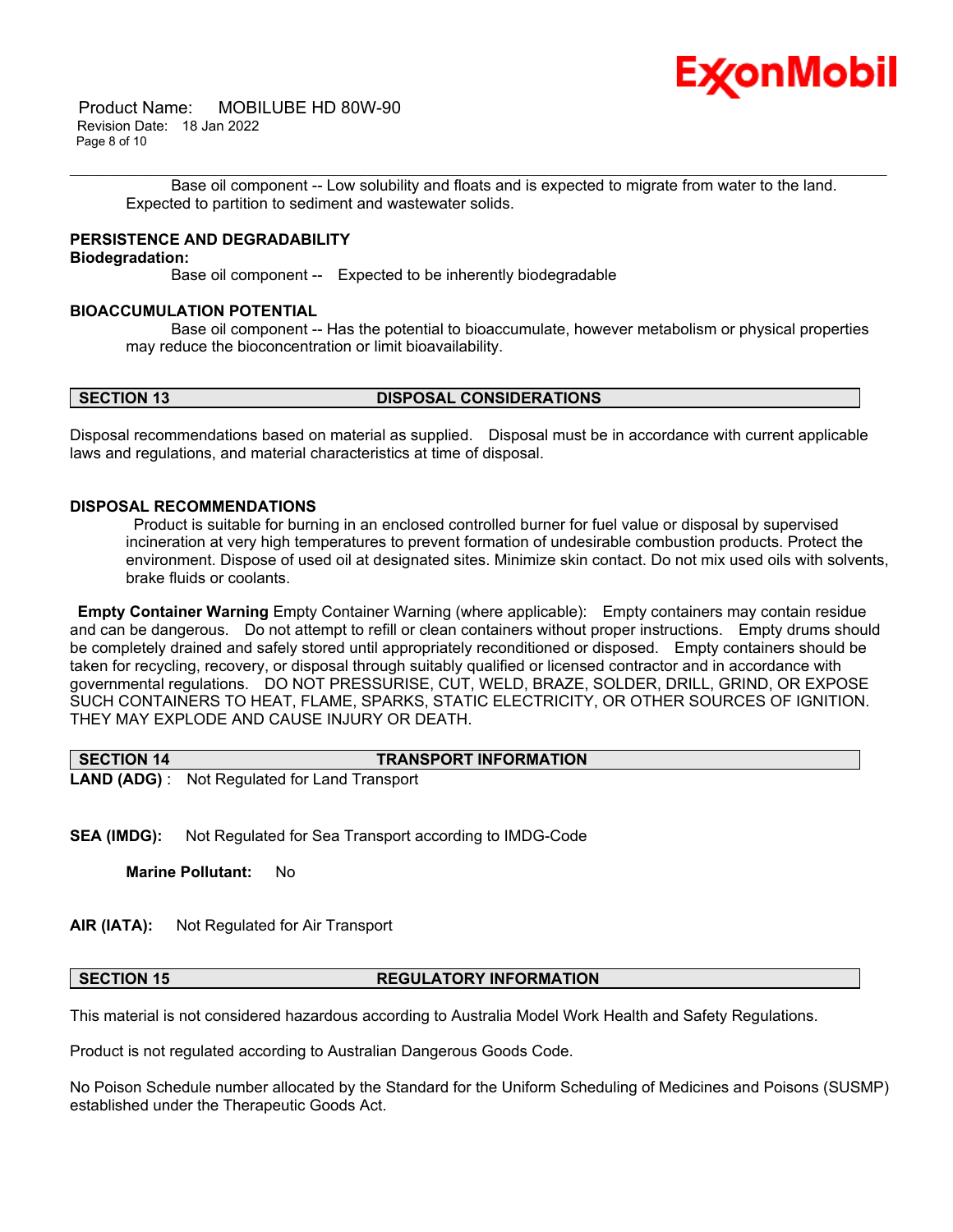

 Product Name: MOBILUBE HD 80W-90 Revision Date: 18 Jan 2022 Page 9 of 10

#### AS1940 COMBUSTIBLE CLASS: C2

#### **REGULATORY STATUS AND APPLICABLE LAWS AND REGULATIONS**

**Listed or exempt from listing/notification on the following chemical inventories :** AIIC, DSL, ENCS, IECSC, ISHL, KECI, PICCS, TCSI, TSCA

\_\_\_\_\_\_\_\_\_\_\_\_\_\_\_\_\_\_\_\_\_\_\_\_\_\_\_\_\_\_\_\_\_\_\_\_\_\_\_\_\_\_\_\_\_\_\_\_\_\_\_\_\_\_\_\_\_\_\_\_\_\_\_\_\_\_\_\_\_\_\_\_\_\_\_\_\_\_\_\_\_\_\_\_\_\_\_\_\_\_\_\_\_\_\_\_\_\_\_\_\_\_\_\_\_\_\_\_\_\_\_\_\_\_\_\_\_\_

#### **SECTION 16 OTHER INFORMATION**

#### **KEY TO ABBREVIATIONS AND ACRONYMS:**

N/D = Not determined, N/A = Not applicable, STEL = Short-Term Exposure Limit, TWA = Time-Weighted Average

#### **KEY TO THE H-CODES CONTAINED IN SECTION 3 OF THIS DOCUMENT (for information only):**

H227: Combustible liquid; Flammable Liquid, Cat 4

H302: Harmful if swallowed; Acute Tox Oral, Cat 4

- H304: May be fatal if swallowed and enters airways; Aspiration, Cat 1
- H314(1B): Causes severe skin burns and eye damage; Skin Corr/Irritation, Cat 1B
- H316: Causes mild skin irritation; Skin Corr/Irritation, Cat 3

H317: May cause allergic skin reaction; Skin Sensitisation, Cat 1

H318: Causes serious eye damage; Serious Eye Damage/Irr, Cat 1

H335: May cause respiratory irritation; Target Organ Single, Resp Irr

H373: May cause damage to organs through prolonged or repeated exposure; Target Organ, Repeated, Cat 2

H400: Very toxic to aquatic life; Acute Env Tox, Cat 1

H401: Toxic to aquatic life; Acute Env Tox, Cat 2

H402: Harmful to aquatic life; Acute Env Tox, Cat 3

H410: Very toxic to aquatic life with long lasting effects; Chronic Env Tox, Cat 1

H411: Toxic to aquatic life with long lasting effects; Chronic Env Tox, Cat 2

H412: Harmful to aquatic life with long lasting effects; Chronic Env Tox, Cat 3

#### **THIS SAFETY DATA SHEET CONTAINS THE FOLLOWING REVISIONS:**

Section 13: Disposal Considerations - Disposal Recommendations information was modified.

----------------------------------------------------------------------------------------------------------------------------------------------------- The information and recommendations contained herein are, to the best of ExxonMobil's knowledge and belief, accurate and reliable as of the date issued. You can contact ExxonMobil to insure that this document is the most current available from ExxonMobil. The information and recommendations are offered for the user's consideration and examination. It is the user's responsibility to satisfy itself that the product is suitable for the intended use. If buyer repackages this product, it is the user's responsibility to insure proper health, safety and other necessary information is included with and/or on the container. Appropriate warnings and safe-handling procedures should be provided to handlers and users. Alteration of this document is strictly prohibited. Except to the extent required by law, republication or retransmission of this document, in whole or in part, is not permitted. The term, "ExxonMobil" is used for convenience, and may include any one or more of ExxonMobil Chemical Company, Exxon Mobil Corporation, or any affiliates in which they directly or indirectly hold any interest.

-----------------------------------------------------------------------------------------------------------------------------------------------------

-----------------------------------------------------------------------------------------------------------------------------------------------------

DGN: 2005527XFJ (1030788)

Prepared by: Exxon Mobil Corporation